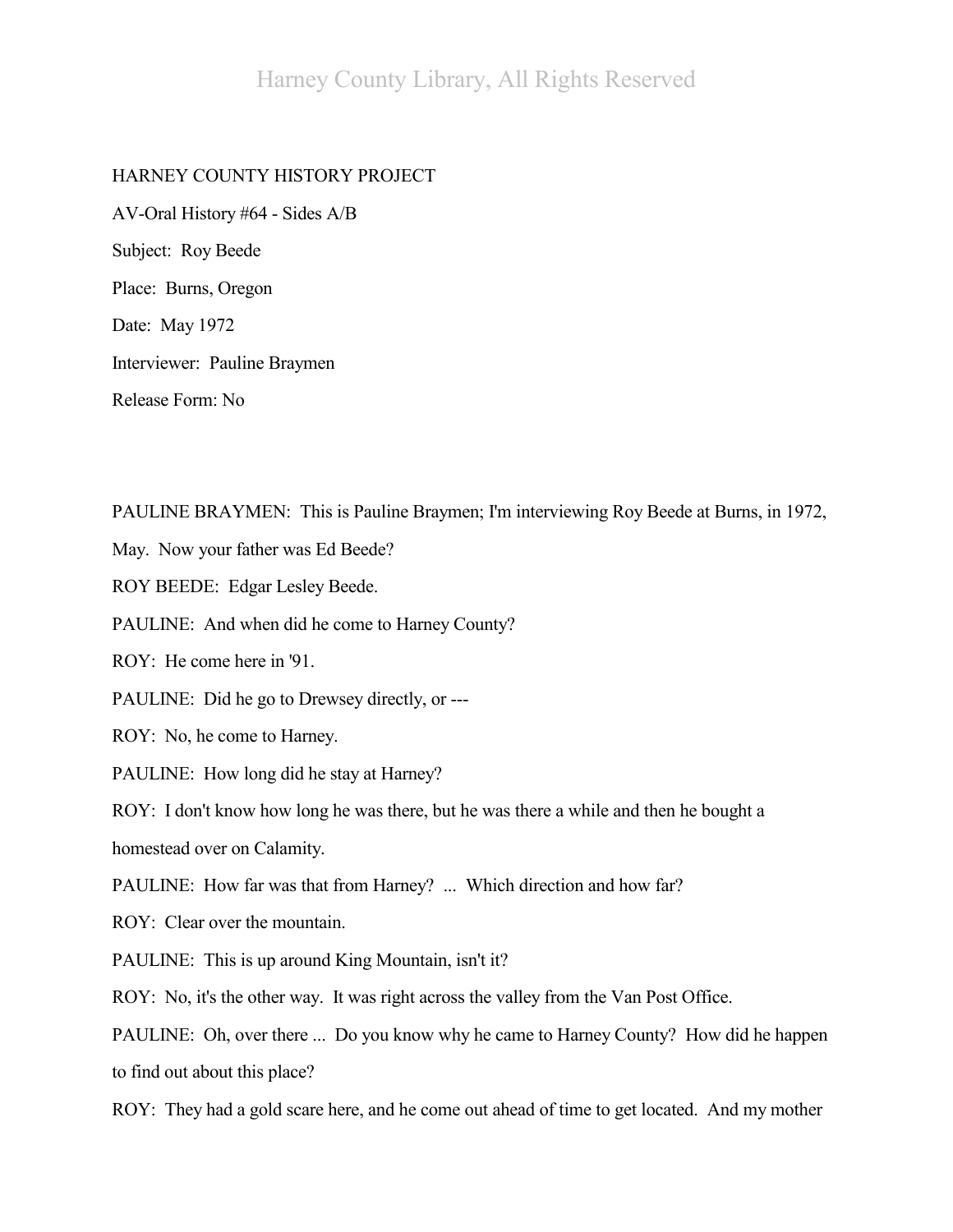and I, and my grandfather didn't come till July of '92.

PAULINE: Where did you come from?

ROY: Alliance, Nebraska. That's where I was born.

PAULINE: How old were you when you came out?

ROY: Oh, just a few days over --- I just passed my second birthday.

PAULINE: So, you were real small then.

ROY: I was pretty small, yes.

PAULINE: How did you come out, on a train?

ROY: We come on the train. One thing about that train, it didn't stop at Ontario.

PAULINE: It didn't? Where did it stop?

ROY: It didn't stop much. You just had to jump off at the depot there in Ontario.

PAULINE: It slowed down enough so that people could hop off if they wanted to get off there.

ROY: I don't know why they didn't stop. I never had that explained to me. It was too fast for two youngsters to get off there. And my mother was holding my sister in her arms, and she stepped off, and she's not used to it, and she was just running to stand up and not fall flat on her face. A cowboy, he stepped off and caught her. And then my grandfather, he was carrying me. Oh, she said she thought sure she was going to land right on her face.

PAULINE: That's quite a walk for the little sister.

ROY: Well yes. Ontario wasn't much of a place then, you know.

PAULINE: Well, I always thought that this was one of the prettiest spots to take passengers on and let off passengers.

ROY: I always thought so too. But me, I could handle it, but I didn't have any say about that.

PAULINE: What was your grandfather's name?

ROY: Louis C. DeCoudres.

PAULINE: Did he stay out here with your folks, or did he go back?

ROY: No, he stayed here. He was here for years and years. He finally brought his wife out. I'll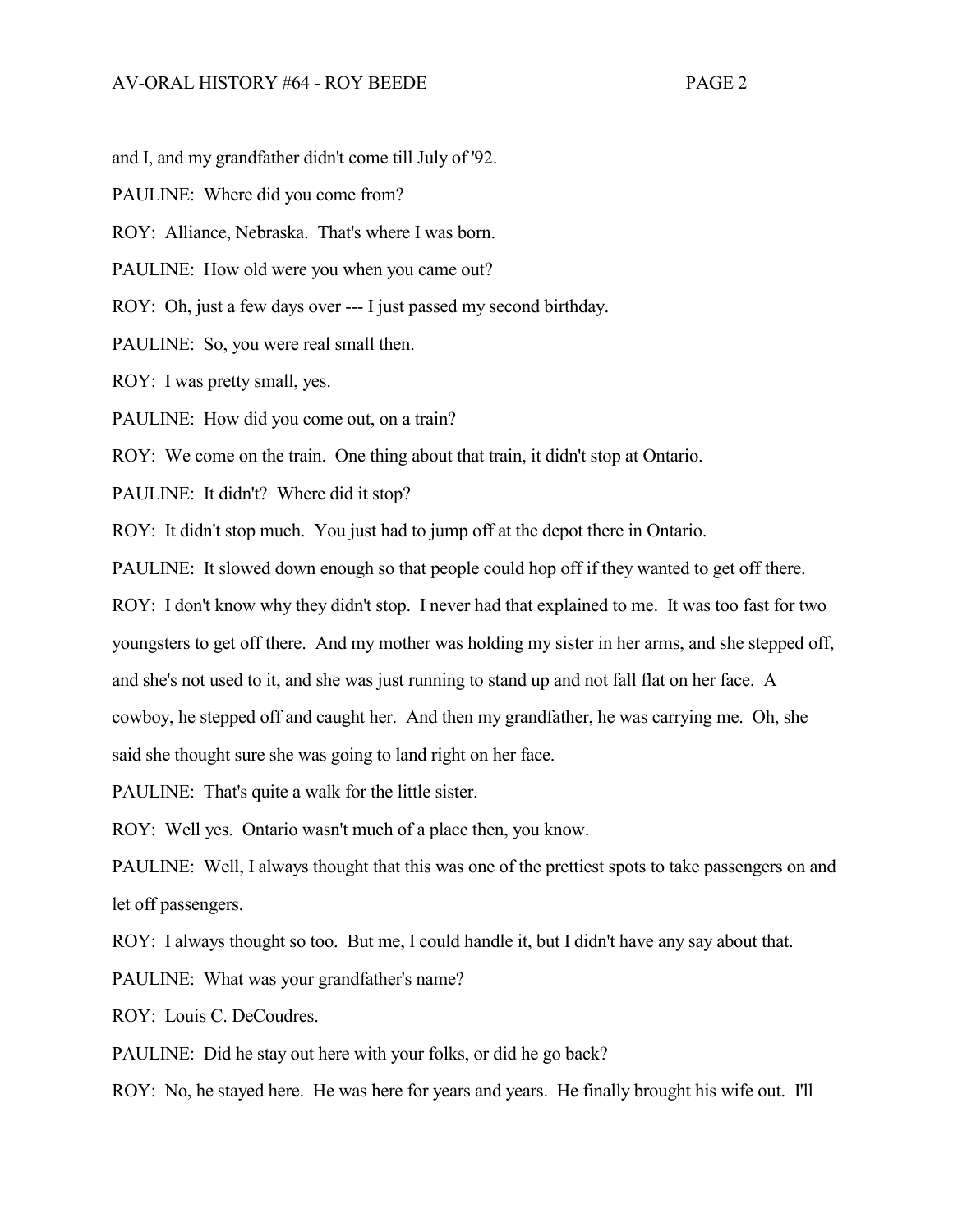never forget about Mother running to keep from falling on her face. My grandfather he'd had a little more experience, and he didn't have the trouble. He only had one arm at that.

PAULINE: With a child in your arms, it's kind of tricky --- but when you're handicapped anyway.

ROY: I'll say it was. I don't know how slow they were going, but it was enough that she was heading for a fall.

PAULINE: Then how did you bring a family on into Harney?

ROY: There was a stage, and it ran from Ontario clear into Burns. And I suppose they spent the night there, then they come on that stage. And then my father met them over the other side of Beulah. Then they transferred to a buggy. And then we come on and took mother and grandfather and the two youngest, I suppose they had a buggy full, and we come on and arrived in Harney City on the 17th of July.

PAULINE: Is that in 1892?

ROY: 1892.

PAULINE: Had he taken his homestead up yet?

ROY: No, he bought this man's relinquishment, and it had a house on it, was one of the reasons why he wanted it, I guess. And he kept that until --- oh about 1900, and then he sold it.

PAULINE: This was at Harney, or at Calamity?

ROY: No, it was over on Calamity.

PAULINE: I just wanted to be sure that I had it straight. I thought that this is what you meant. I just wanted to be sure.

ROY: I don't know how long they stayed in Harney, but evidently, he had this place in mind, and he closed the deal.

PAULINE: Well, a relinquishment is where someone had taken up a homestead and stayed on it so long, and then decided to move on and then they would sell it out to someone else, and they would go ahead and ---

ROY: I don't know what my father paid for it, but --- seems like it could be quite a bit because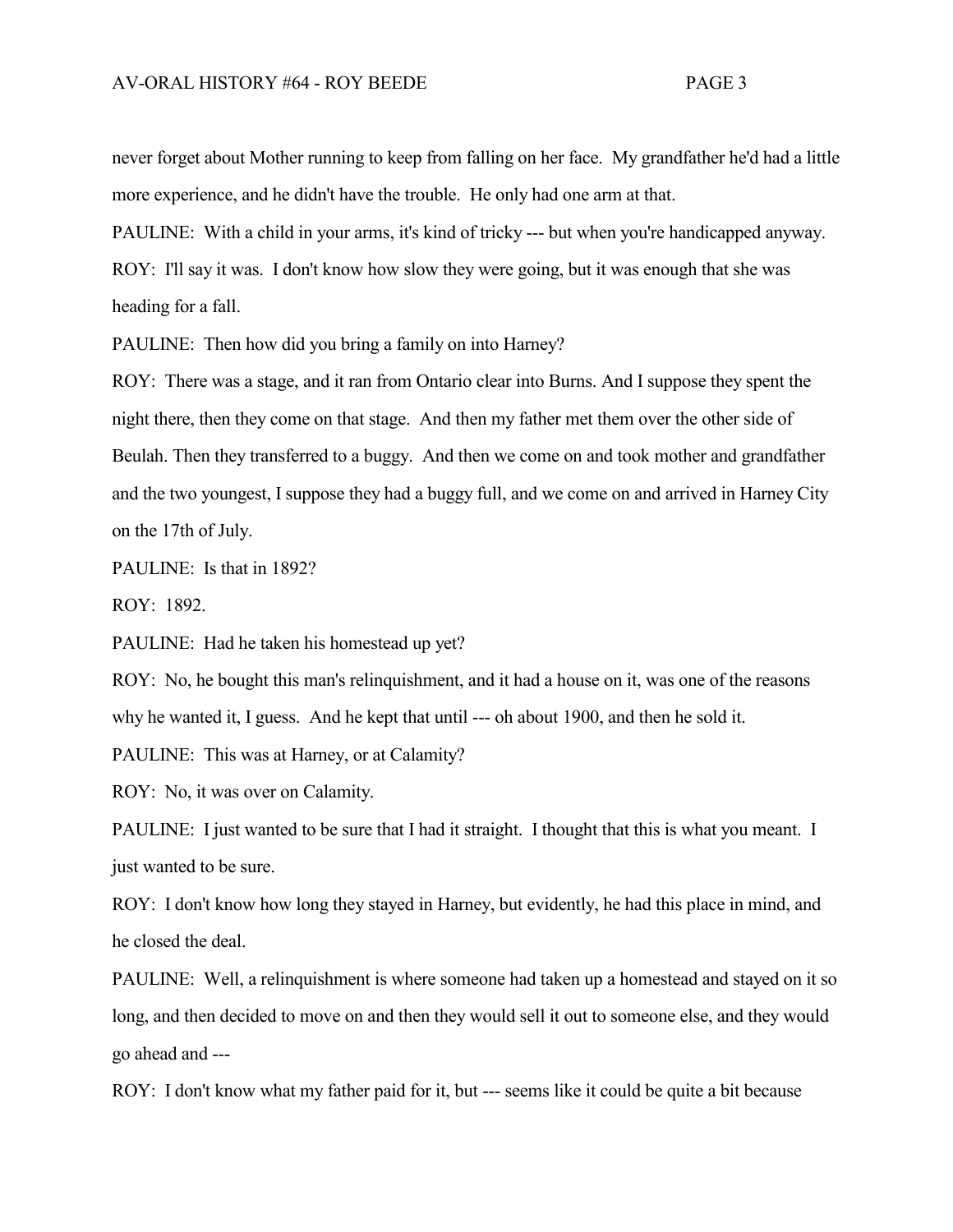there was a house on it. A house that we could move into.

PAULINE: Well, did you go to school at Van or ---

ROY: School? Van, I don't know just when I did start, but I suppose it was, I don't know when they started them to school then, 6 or 8.

PAULINE: Was it a very big school when you were in school?

ROY: No, there couldn't have been very many. Maybe 4 or 5 pupils. My dad made it a point to just board the teacher, so I suppose we started to school just as soon as we was old enough.

PAULINE: Sounds like he was interested in you getting a good education.

ROY: Well, they wanted me to get what I could.

PAULINE: Did he have cattle or, what kind of a farm, or how did he make a living?

ROY: Off the ranch. They planted a garden, always raised a good garden. And there was quite a bit of meadowland there so all we had to do was to clear up the trash and start mowing the hay.

PAULINE: So, you had some cows to feed?

ROY: Oh yeah, I don't know how long, but he soon got him some cows. They got two cows, a -- there was a black and a brindle. And every time they saw us kids, they just took to us. So, we had to be very careful. There was many a time that we dashed into the brush to get away from them cows.

PAULINE: They put you right over the fence?

ROY: I don't know what they'd have done to us if they'd got to us, they'd like to have trampled us. And later, after we moved to Drewsey, why we got this old brindle cow and kept her until she died. She was a good milk cow. We moved to Drewsey, and he and an old friend started a saloon.

PAULINE: What did they call it?

ROY: Well, Beede and Olsen.

PAULINE: Beede and Olsen.

ROY: Uh huh. Then they, I don't know if the building was in poor construction or not. Anyway, they started the saloon and they run that for a good many years there. After this man Olsen died my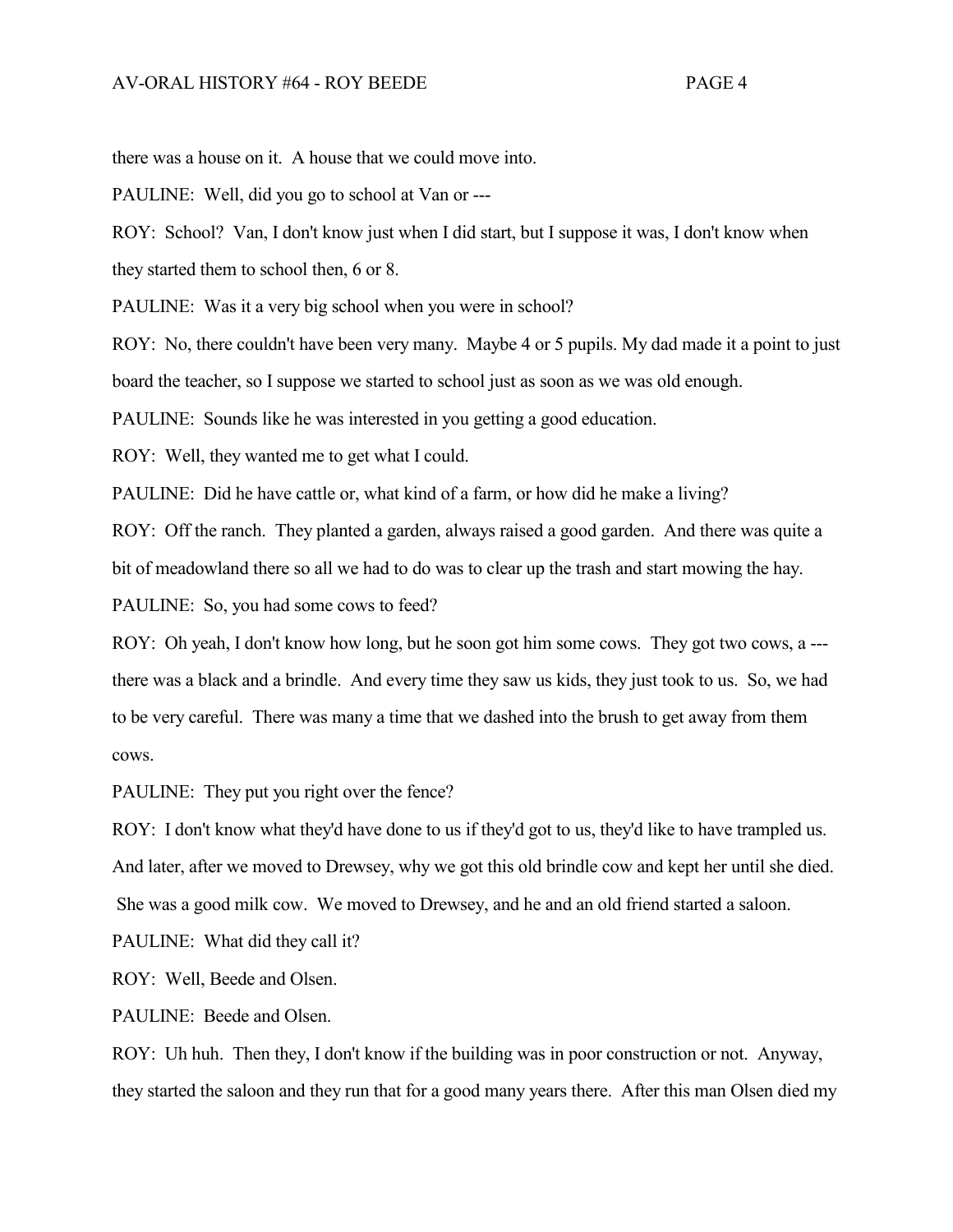dad kept, he run the saloon alone. And that's where I grew up, there in Drewsey.

PAULINE: Harry Clark was telling me about the water coming down in the spring and flooding every year. Do you remember about that?

ROY: It wasn't a very long stream, and that was Gabe Creek.

PAULINE: Yeah.

ROY: Right there on the banks of Gabe Creek. We had to have a bridge to get across this stream to get over to the shop. And I can remember ... I think his name was Bonham, I wouldn't say for sure. I know we kids used to trail along behind him and imitate his walk. It was about a mile and a half, or two miles to the schoolhouse.

PAULINE: Did you usually walk to school?

ROY: Sometimes in the winter they'd take us in the sleigh, but when it was good walking, why we had to get to walking.

PAULINE: Well, I'm interested in finding out about the newspaper that your father had for a while, is that the Pioneer Sun?

ROY: Well, he ran a newspaper there in Nebraska, so he wanted to get one started here. So as soon as he left the saloon, why he began to get things together and so he could start this paper. He called it the Pioneer Sun. Just what year he started it, I don't know. I don't even have a copy. PAULINE: This is what I've been asking everybody that I ... has talked about Drewsey at all, is if they possibly had a copy of the old newspaper. But I haven't run across anyone that does. ROY: I've got some papers at home, I might have one, but if I have, I haven't seen it for years. I couldn't say for sure.

PAULINE: Do you know about how long he ran the newspaper, how long ...

ROY: He run the paper until he died.

PAULINE: Until he died. And when was this? About 19---

ROY: Along in the '20's.

PAULINE: In the '20's.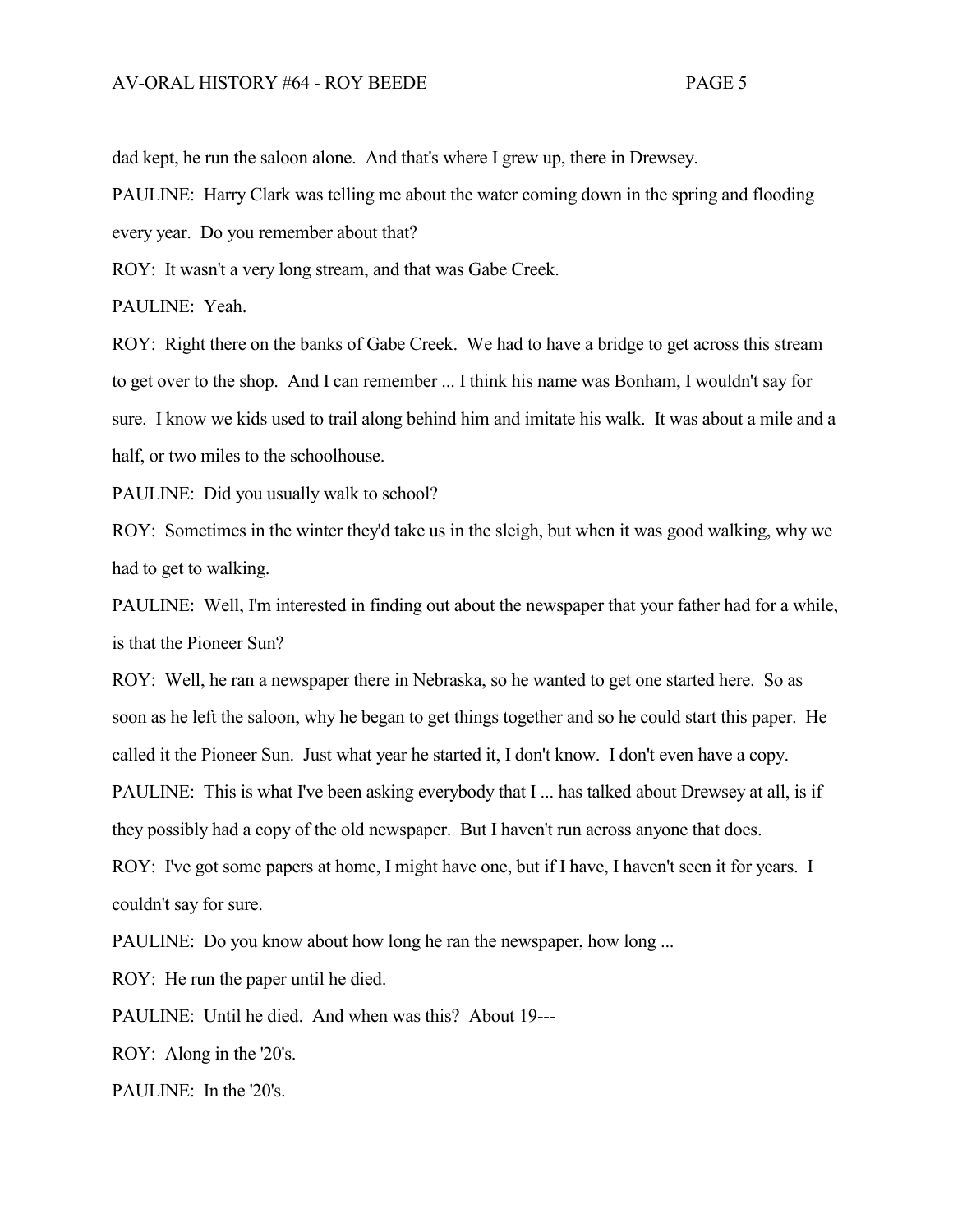ROY: And then a friend of his took the paper and kept it up for quite a while, and she finally had to just let it go ... it was just too expensive.

PAULINE: Do you remember your mother ever telling you just what she thought about Harney

County when she first came?

ROY: If she did, I've forgotten.

PAULINE: I know some of the women I've talked to have had some mighty definite opinions.

ROY: Well, I'd imagine she had some too, but she was never much of a hand to express herself.

PAULINE: How many children were there in your family?

ROY: Well, there is six of us still alive. Six, seven, eight, I believe there was nine children.

PAULINE: Oh, my goodness, no wonder she never had time to talk. That would be quite a job in those days with no modern conveniences of any kind.

ROY: They were fortunate. The teacher stayed there most of the time, until we moved to Drewsey, and that give her some companion.

ROY: The first teacher's name that I remember was Edith Barrow.

PAULINE: Did she stay around Harney County, or did she leave?

ROY: She met a man, I'm trying to think of the man's name that she married ... railroad.

PAULINE: Oh, let's see, what did they say her name was, Jackson, I think. I didn't write it down.

ROY: Who was that?

PAULINE: The first teachers you were telling...

ROY: It was Bonham.

PAULINE: Bonham, right.

ROY: ... And then they had a teacher next to her, and I don't know how many years she taught.

And then she had a sister that come out and joined her here, and I think she taught for a year or so after Edith was married. ...

PAULINE: Did you go to high school, or was eighth grade the end of your education?

ROY: I went to high school here at Burns.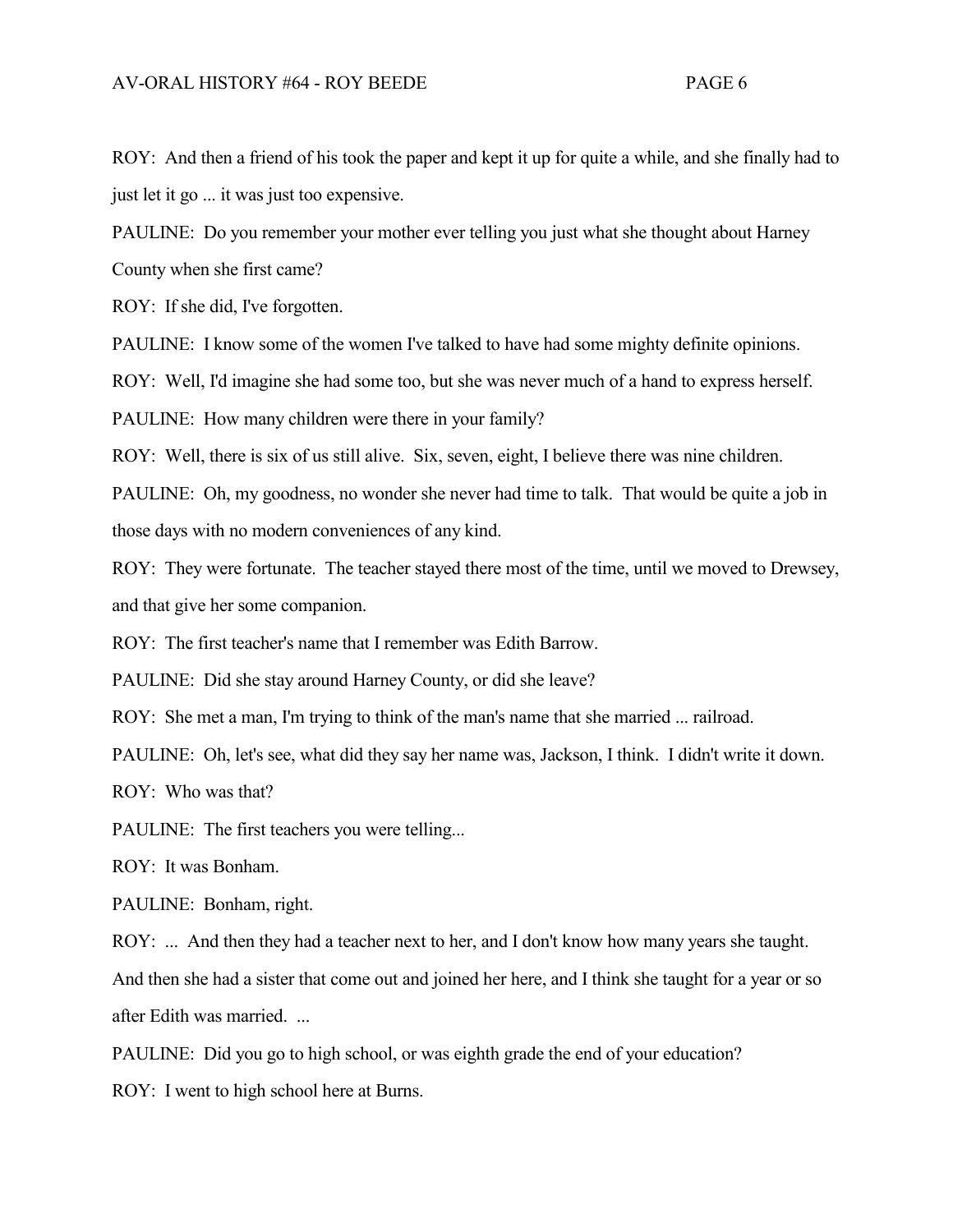PAULINE: I thought you did; I think I've seen a picture of you; I'm not sure.

ROY: In fact, Dad talked me into getting all the schooling that I could. And after I graduated from the eighth grade, I stayed around there and studied every year. In fact, I got to work for the teacher and, so after a little, I decided I'd come over here to Burns and go to high school. I started to high school ... I started in the fall of 1910. ... I think there was nine of us.

PAULINE: Did you stay with someone, board and room with someone, or did you cook and care for yourself?

ROY: No, I stayed with Del Dibble there in the Burns Hotel. I went in there and made this connection with the Burns Hotel, and then I took a job of cleaning out every morning. I'd clean the lobbies and clean out the saloon. I stayed there with him for two years; I think it was. Then I got a notion in my head to move. I moved right across the street to the French Hotel and hired out again. And I stayed there about a year and a half, and then the last half I --- something come up and I just don't know what the trouble was, we had a row or something and then I went down and stayed with an old friend, and finished my high school there.

PAULINE: I've heard them tell some pretty wild stories about how wild Drewsey was. What did you think about Burns? Did you think it was a pretty wild town, or just ---?

ROY: Oh, once in awhile there would be a bunch come into Drewsey there, and they'd get drunk and get on a tear, and the same way there in Burns. But there was more coming into Burns than there was to Drewsey. That stage still come through Drewsey, and it was better than twenty miles up to the ranch.

PAULINE: After you finished high school you went --- what did you do after you finished high school?

ROY: The next fall I went down to Corvallis, and I went one year there at Corvallis. And I saw what I was up against, and I never did go back.

PAULINE: Was it because you didn't think you were learning anything that you could use later in life, or because you didn't think...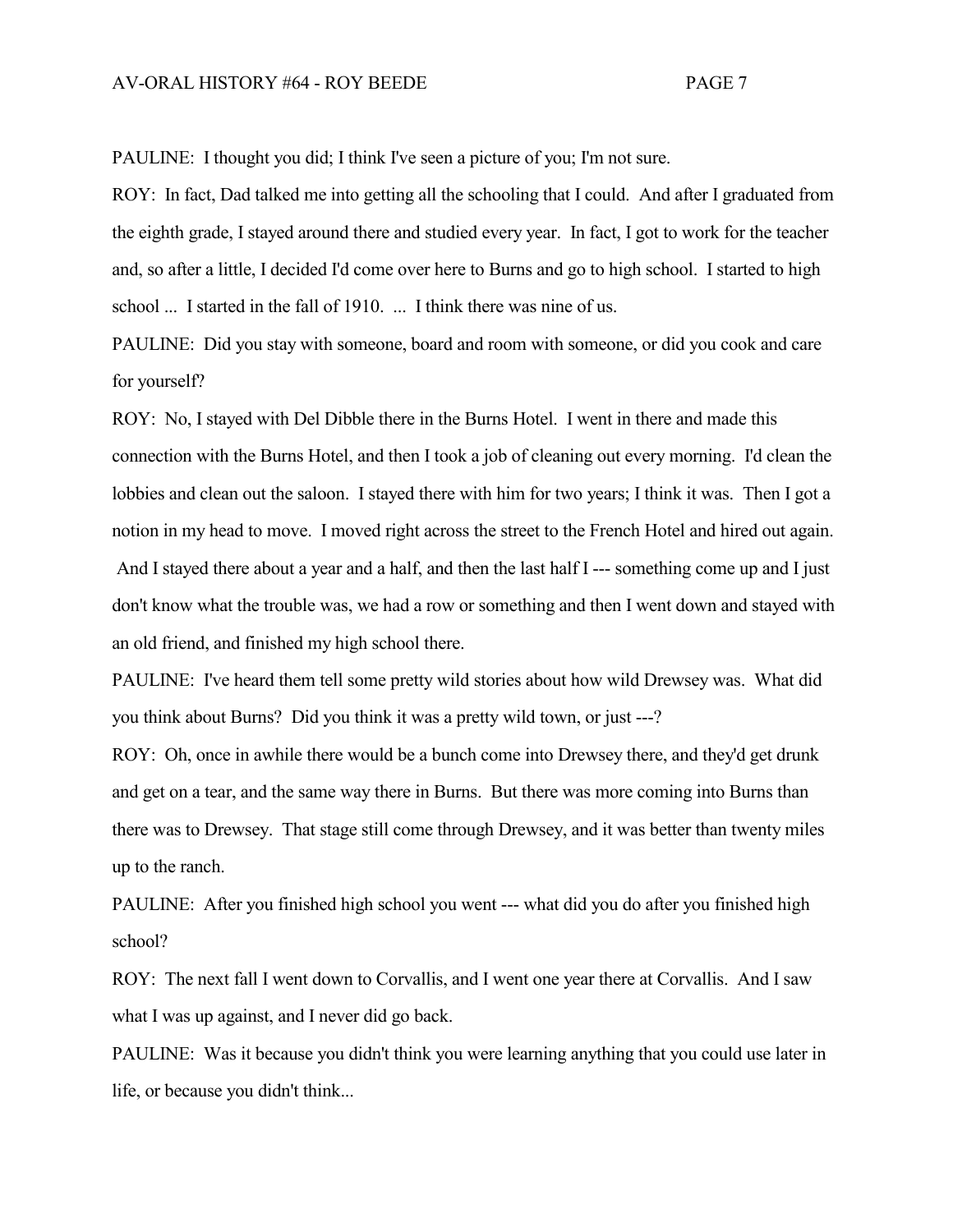ROY: Oh, there was no doubt about it, I learned a lot there in Corvallis, and it wasn't all at school. I just figured it was too big a handicap.

PAULINE: Coming from a small town this way?

ROY: No, it was under the conditions that I had to live there in Corvallis. Then I came back to Drewsey, and I was in Drewsey there a few years, and I applied for the postmaster. I applied for the postmaster on March 29, 1916.

PAULINE: Until when?

ROY: And I was postmaster until I went into the Army. I went into the Army the 20th of July 1918.

PAULINE: If I remember right you went to France, didn't you?

ROY: Went to France in the fall of 1918. They put me in that post office there in France.

PAULINE: So, you were still handing out mail.

ROY: I was still handling mail. The captain was a good old scout, he come in one day and said,

"Boys, I've got a chance to go home, and I'm going." And this was way on in the summer of 1919,

and "I'll take you with me if I can." So, he wrote a recommendation, and in about a week, here

come a whole bunch of guys, said get out of here, we're taking over.

PAULINE: And so, you were on your way home then.

ROY: And so --- that was the start of September 8, 1919.

PAULINE: So, you came on back to Harney County then?

ROY: Come back to Drewsey.

PAULINE: Did you go back into the post office department then, or did you find something else to do?

ROY: No, I didn't go back to the post office anymore. My father had been United States

Commissioner here, and he died in '22 I think it was, and in a few months they had me appointed commissioner, and I was commissioner there for a long time.

PAULINE: What did this job include? What were your duties as commissioner? What kind of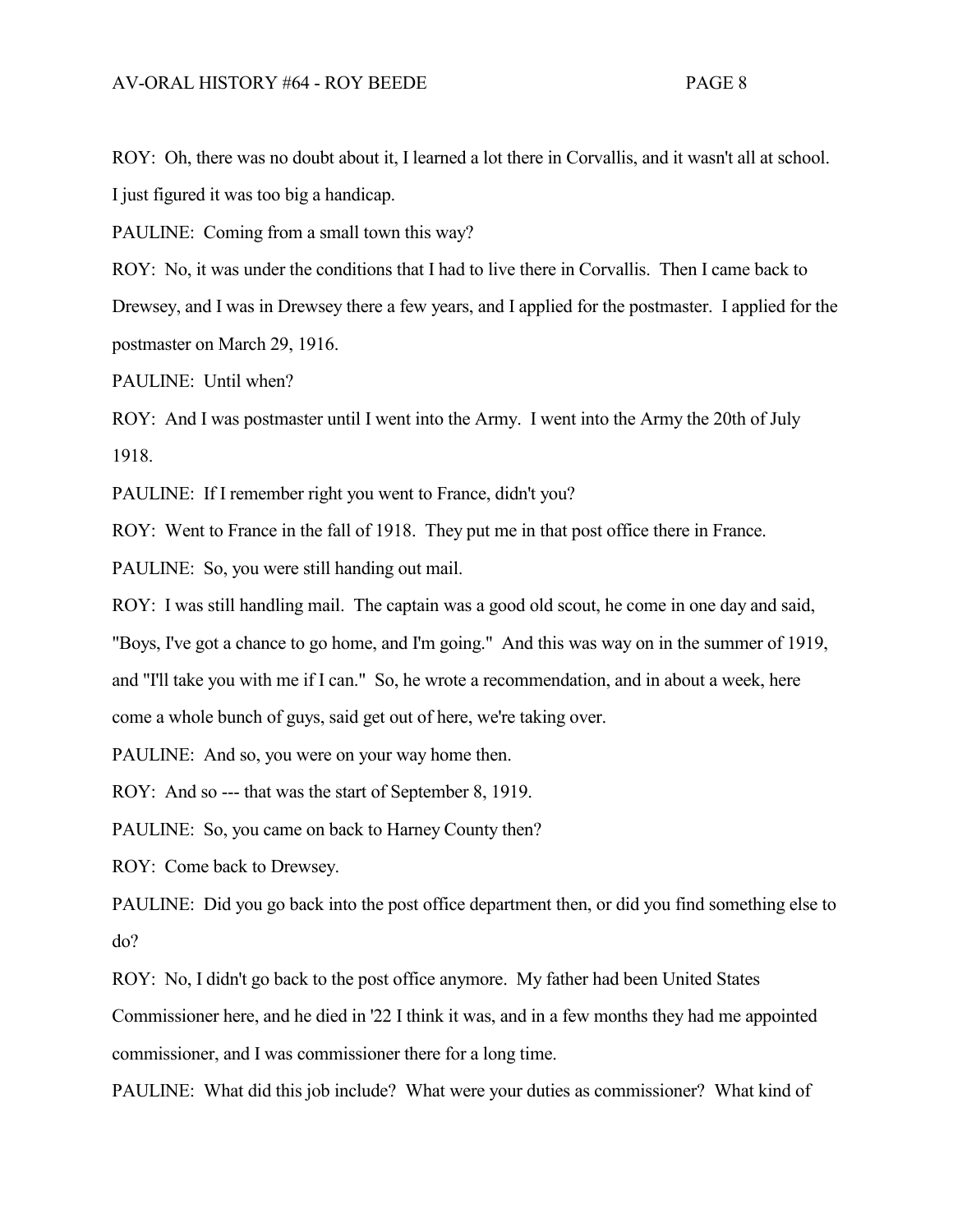things did you do?

ROY: The main thing was to take a look at a lot of homesteads, and the main thing was to secure the final proofs. And then finally I got a notice from the court in Portland, said all I was doing was taking care of these homestead cases and they said the Justice of the Peace can do that, so I lost my job there.

PAULINE: But you never were the Justice of the Peace?

ROY: No, they got somebody else, I forget now who it was. Then I got married in '33, May 12, 1933. Married a young girl by the name of Pegg, Josephine Pegg. She'd just come from the old country.

PAULINE: From Ireland.

ROY: Come from Ireland.

PAULINE: You told me a story about her, Pegg chasing a cow, and she stepped in a hole or something, I can't remember how it went now. Do you remember that? Oh, she fell in a well, didn't she? Didn't she fall in a well?

ROY: Oh, that was a long time afterwards. Yes, she did fall in an old dry well, and I went down a ladder and carried her up that ladder.

## SIDE B

ROY: I was taking care of a bunch of sheep then, and there I was. We was a long ways from headquarters, and the sheep, for some reason or other that bunch of sheep just left and took off for parts, for the home ranch. And when that bunch of sheep began to come in there, and I wasn't with them, why they come looking to find out what was the matter with me. And I think they knew that my wife was with me --- so she had injured her back or something, I don't remember now just what it was; a minor injury, but they took her right to Burns here. I don't know whether she was acquainted with Mrs. (Hilary) Meyer, that was the doctor's name; anyway, they got to be great friends. And later I come to Burns. But the marriage never lasted long. Drewsey wasn't big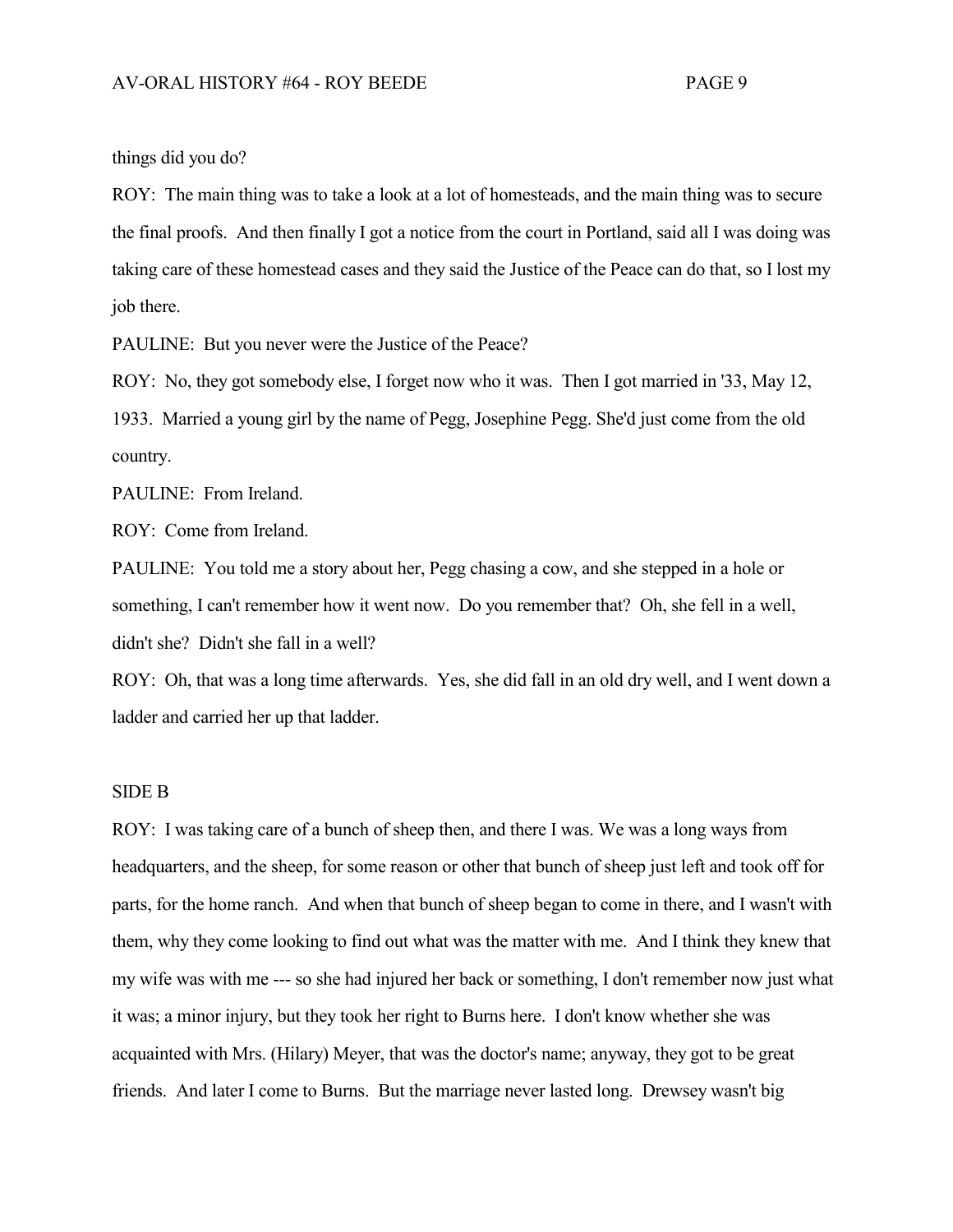enough for her, I guess, and Burns wasn't either. She took off and left our daughter. She took our daughter with her, and she kept her until she was 12 or 13 years old. Finally, she just come in one day, and left the girl with me and took off.

PAULINE: And this is Marcia?

ROY: Marcia.

PAULINE: Well, you have a beautiful, lovely daughter out of the situation anyway.

ROY: Well, I'm pretty proud of her.

PAULINE: She's a very nice person, she really is. Did you ever go on any cattle drives?

ROY: No, my dad discouraged that, and I'm glad of it. A lot of the fellows was young buckaroos, but I didn't ...

PAULINE: But you did herd sheep?

ROY: Not any more after that fall in the well.

PAULINE: That was the end of your sheep herding then.

ROY: That was the end of the sheep herding. Then I went to work in the Porter-Sitz Company Store, and I was there, oh, I don't know how long I was there, and finally the silent partner, he sent up a man to take my place, and I could just step out. And Charlie Miler, he was County Commissioner at that time, he come to me and wanted to know if I wanted to come to Burns and take the charge of the county shops here. And I came over here in '39. I was there about 10 or 11 years.

PAULINE: You were in charge of keeping all that equipment in good running order.

ROY: No, I wasn't a mechanic, I was just in charge of the office. They furnished me a place to live. Josephine, she joined me for a while, and then she took off. Last I heard from her she was in San Diego. She called me up and wanted me to come up, and I told her no, she better just stay where she was. And I haven't heard from her since. I was with the county for 22 years.

PAULINE: Twenty-two years.

ROY: The foreman --- I found out that an old friend of his was looking for a job, so this guy took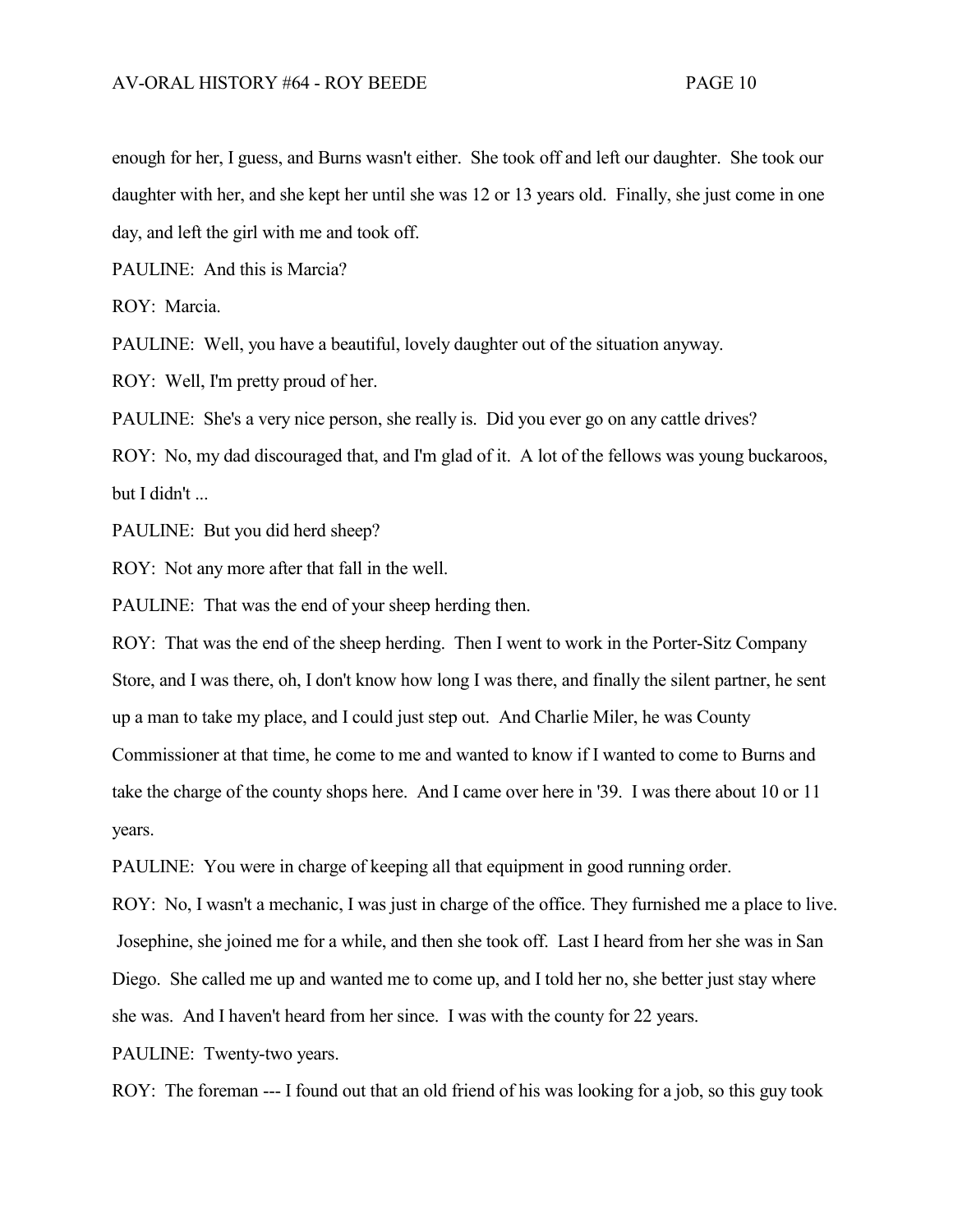my place. George Renwick down here. I was past 65 then, so I went on my Social Security. Yeah, I was getting ... and so I kept this state pension, so the two of them, why I was able to get by on those two very nicely.

PAULINE: You have a very nice place to live now. I think that area where you live in is very ... ROY: It really is a nice place; they are nice people.

PAULINE: It's sunny and warm on that side of the hillside there, and a nice yard, and close to the stores and the post office.

ROY: There's three stores there within a block.

PAULINE: You don't have any trouble spending your money, huh?

ROY: I've managed to save a few dollars over the years.

PAULINE: When we first started talking about your dad coming to Harney County, you said that they had a gold scare here, and this was the reason he came out.

ROY: I don't know where the place was, but it was up there above Harney someplace.

PAULINE: Could this have been where Idol City is there, up in there somewhere?

ROY: I'm just not sure. It might have been that gold there at Idol City, because I just never did check into it.

PAULINE: Yeah.

ROY: I don't know of anyone here that could tell you much about it.

PAULINE: Well, I thought you could have this ... of somebody that knew something about Idol City, and I haven't turned up anything yet.

ROY: That was why he come out was this gold strike.

PAULINE: It must not have panned out to be too much of anything there, because if he came in '91, and a year later went to a homestead why ---

ROY: That was something that he could handle. Later on, the one man bought three or four ranches in there, and then later, he later sold it to an organization. A stock organization there because it was right next to an extra little ... and it put up quite a little hay. But the winters aren't as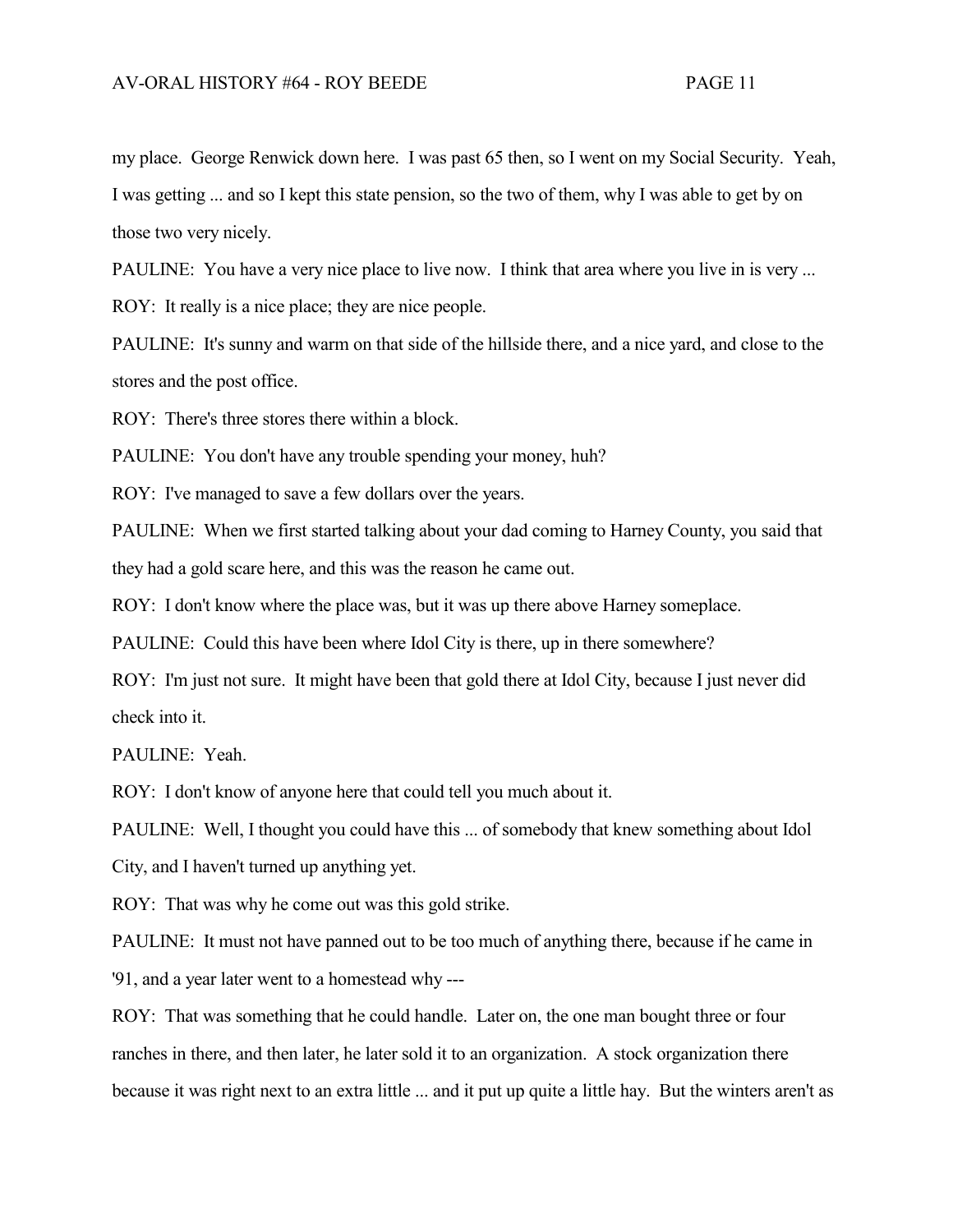severe now as they was then.

PAULINE: This is what I've heard. I...

ROY: It was nothing to have two or three foot of snow on the level over there, and that hasn't happened for years and years.

PAULINE: How did you put up your hay in the summertime? What kind of methods did you use? ROY: Well, team and wagon and Bert. I don't think that he used anything but a team and wagon for a number of years that he was on the ranch.

PAULINE: Did he have a mowing machine to cut the hay with?

ROY: Oh yeah, he had mowing machines, rakes ---

PAULINE: Then you pitched it on the wagon and hauled it to the stack.

ROY: Yes and pitched it off by hand. But he had the faculty of making a nice looking haystack, and everybody that could got him to stack their hay.

PAULINE: Oh, he was good at it. Did he have a special way of going about it?

ROY: I imagine he did, I never tried it. But he had the faculty of making a nice looking stack, and the same way with grain.

PAULINE: What kind of grain did you raise?

ROY: Oh, the usual, oats, and barley, and wheat.

PAULINE: We talked about the weather being different, and the winters being a lot colder and a lot more snow. What about the summers, were they warmer?

ROY: ... I don't remember whether they were warmer than they are now or not. I don't know. I don't suppose the weather bureau could give you any information because that was too far back.

PAULINE: I know some years here, in the last two or three years, it seems like we haven't had any

summer to speak of. Just a couple of weeks --- the Fourth of July. That makes me think of

something else. What about the Fourth of July celebrations in Drewsey, did they have some good ones?

ROY: Oh, you bet they did! --- I gave you the day I was chosen postmaster, the date I went into the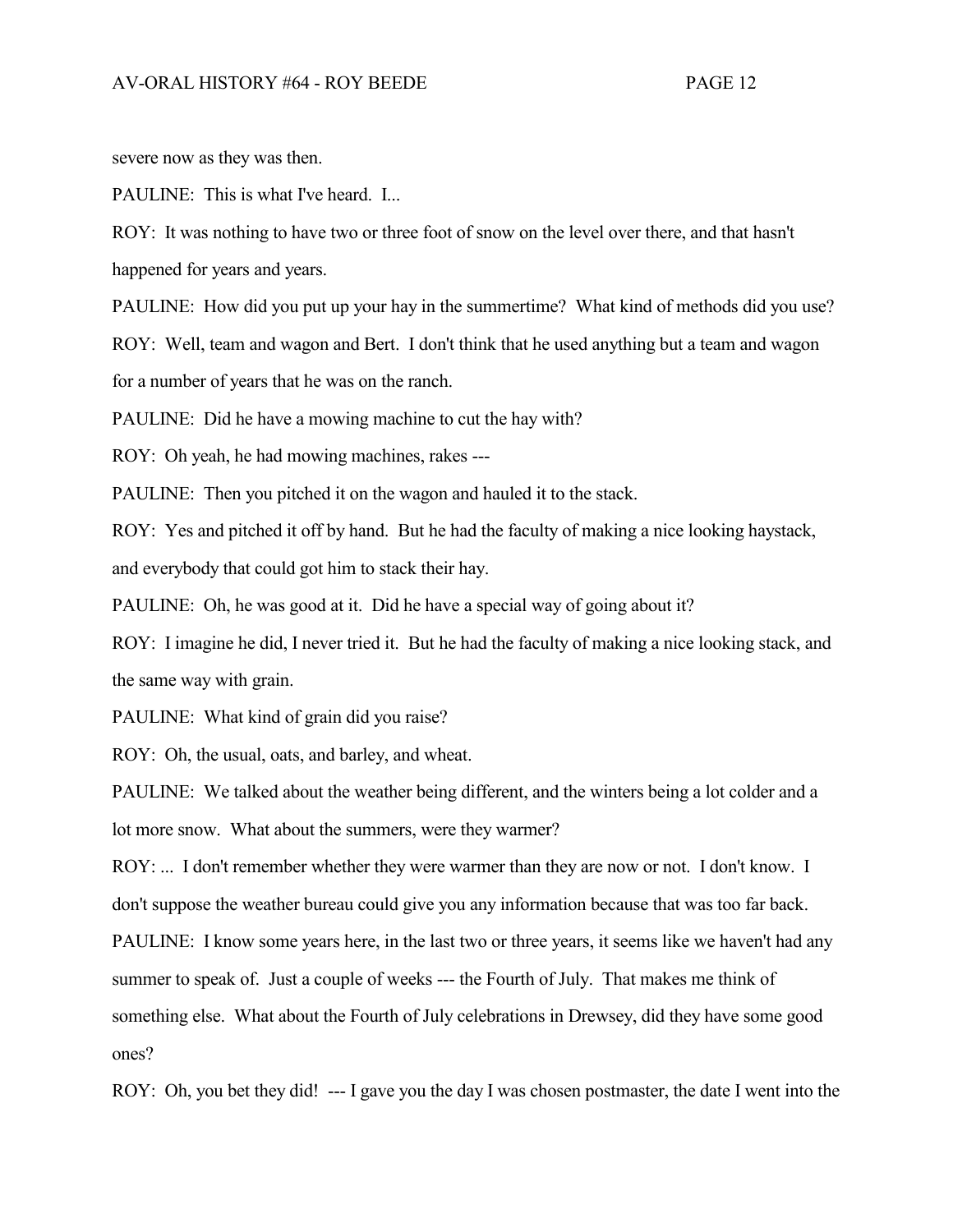Army, the date I was discharged, and the date I was married. I had to go home yesterday, and I went through a lot of my old papers just to find these dates.

PAULINE: Well, I appreciate that. When they had a Fourth of July celebration out here, it wasn't just a day, it lasted a couple of days sometimes.

ROY: Depends on the crowd, sometimes three or four.

PAULINE: Did they usually have horse races or that sort of thing?

ROY: They had horse races, but they didn't have these bronco busters like they do now.

PAULINE: Someone was telling me there was a racetrack there at Drewsey at one time.

ROY: Yes, there was. They had two different racetracks. You about to run that tape out?

PAULINE: No, there's still some left. Are you about to run out of talk?

ROY: I don't know what I could tell you.

PAULINE: Well, there's another question I wanted to ask you. I know that there was several saloons in Drewsey.

ROY: There was three there at one time.

PAULINE: One was Olson --- Beede and Olson, and then do you remember what the others were called?

ROY: J. D. Smith's, and Riley.

PAULINE: And Riley. I think this is interesting, because you know in the westerns you see on TV the saloons have names like the Broken Bucket, The Blue Eagle, The Swinging Door, or some -- you know really ---

ROY: ... Figure out something that ... sounds crazy.

PAULINE: You know this is --- to me this is real interesting, they just called them by the man's name that run them. They didn't tack a fancy name on the saloons at all.

ROY: I run across a picture of J. D. Smith's boy. He came in there and married a local girl. That boy got about, oh I don't know, 16, 17, 18, I don't know, he just up and died. Drinkwater, the man and I worked there at the store, he had a boy about the same age. And these two little fellows was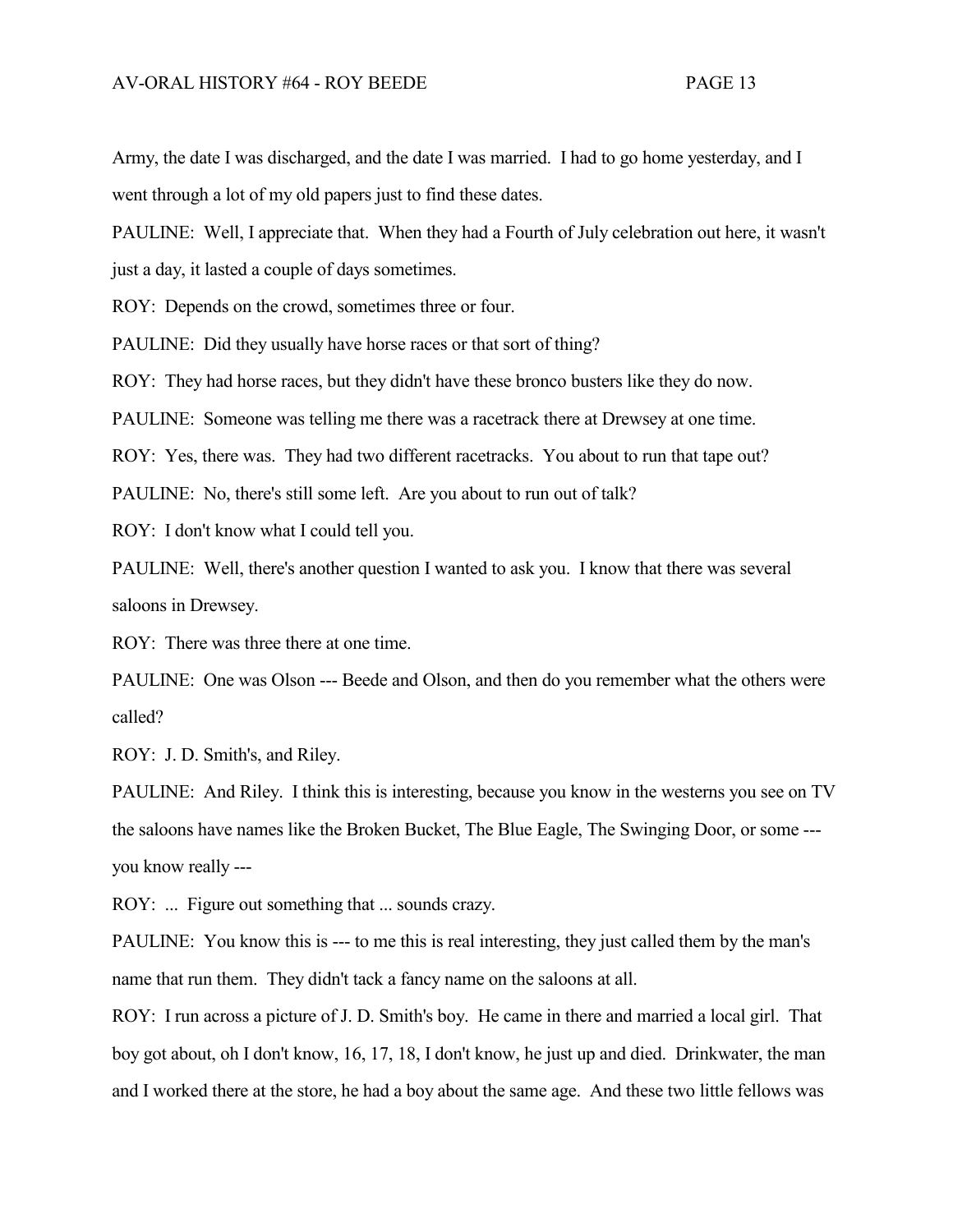just, I don't know, they were about that high, and I've got a picture of them. Thought I'd take that

picture and send it to Mrs. Drinkwater over there.

PAULINE: She'd probably like to have that. That's Castolia?

ROY: Yes, she may have one herself. I don't know.

(Someone walked in.)

ROY: Hello, I'm telling my life history.

?: Go ahead, I'll listen to it.

ROY: I'm afraid you're too late.

PAULINE: ... What else? I know there was three saloons, and there was a post office, and the

Porter-Sitz Store in Drewsey.

 $ROY:$  There was two stores.

PAULINE: Two stores. What was the other then? Porter-Sitz, and what was the other?

ROY: Oh, what did they call that, Drewsey Merc. I think.

PAULINE: Okay, then there was a couple of hotels.

ROY: Two hotels.

PAULINE: What were they called?

ROY: The Bartlett Hotel and the Hamilton Hotel --- Sim. He finally married Mrs. Miller.

PAULINE: Then they had a blacksmith shop.

ROY: Yeah, they had a blacksmith shop there. A man by the name of Johnson ran it for years and

years. And when he passed away, why the blacksmith shop just passed away.

PAULINE: And that was the end of that.

ROY: That was the end of that.

PAULINE: Did they have any other kind of businesses there?

ROY: No, I think --- there was Mrs. Clark there. That's Harry's mother.

PAULINE: She was the postmaster for a long time, wasn't she?

ROY: She was. Two hotels. And they got into that --- into a controversy or something then,